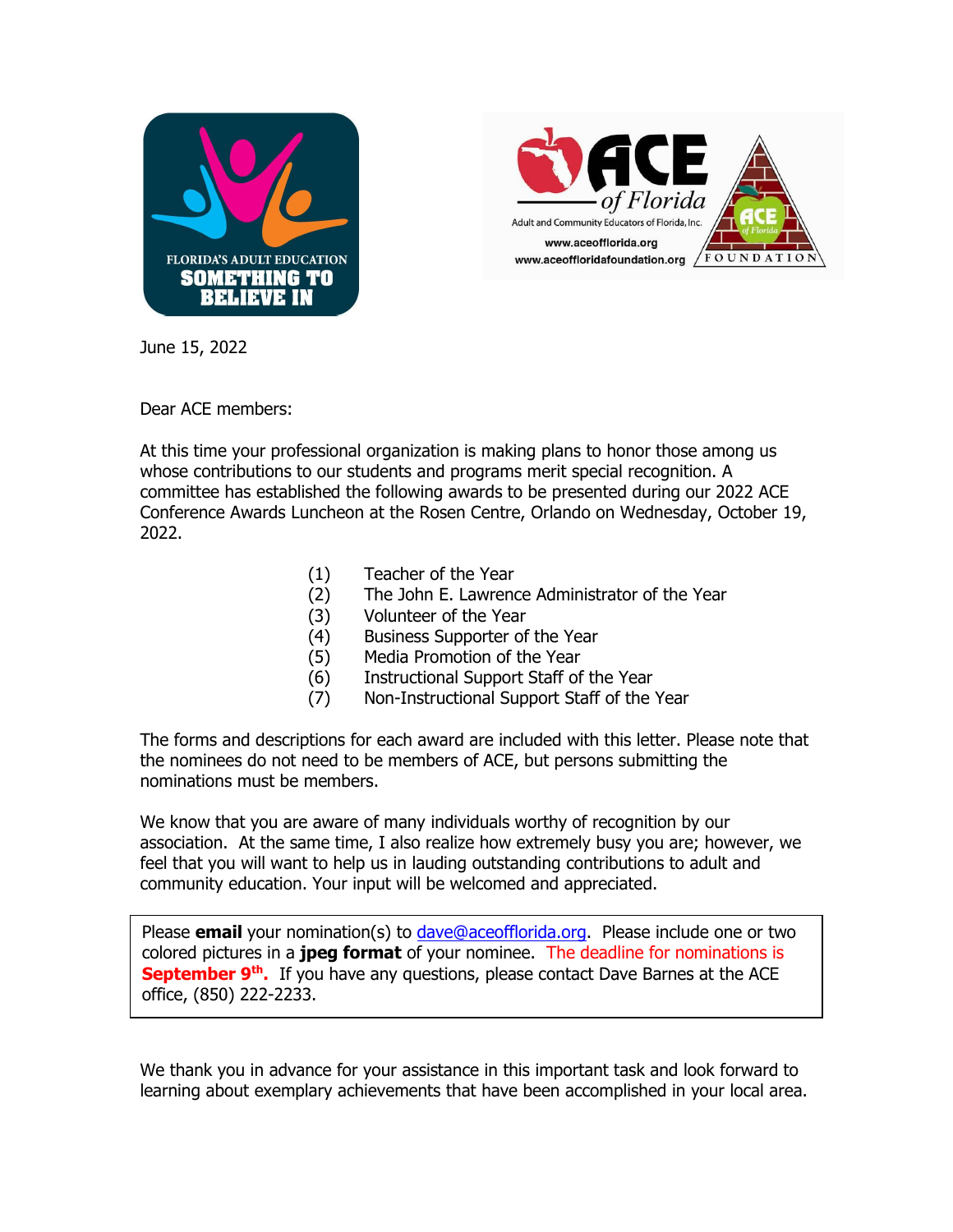

# **2022 ACE Conference October 17-19, 2022 2022 Awards Criteria Form**

Please check the category for which you are nominating your candidate. **The deadline for the nomination is September 9, 2022.**

### \_\_\_\_\_ **Teacher of the Year**

The nominee should be an exceptionally skilled and dedicated **part-time** or **full-time** teacher in adult or community education. The teacher should have:

- 1. A proven record of student success.
- 2. Participated in professional development activities.
- 3. The support of students, fellow teachers, and administrators.

### **\_\_\_\_\_ The John E. Lawrence Administrator of the Year**

The nominee should be an administrator who has demonstrated outstanding achievement in adult or community education in the following ways:

- 1. Selecting, developing, and supporting effective teachers.
- 2. Developing and implementing innovative programs.
- 3. Attaining outstanding accomplishments while working with students, programs, agencies and/or communities.
- 4. Demonstrating exemplary commitment to professional and community organizations which support adult and community education.

For this category, at least one of the three required letters of recommendation must be from a supervising administrator.

| <b>Volunteer of the Year</b> |  |  |
|------------------------------|--|--|
|                              |  |  |

The nominee should be an individual who has demonstrated outstanding volunteer service in the field of adult or community education in the following ways:

- 1. Volunteering time, materials, or efforts to adult or community education activities.
- 2. Providing assistance which has positively benefited adult and community education concepts.
- 3. Playing a key role in promoting educational improvements.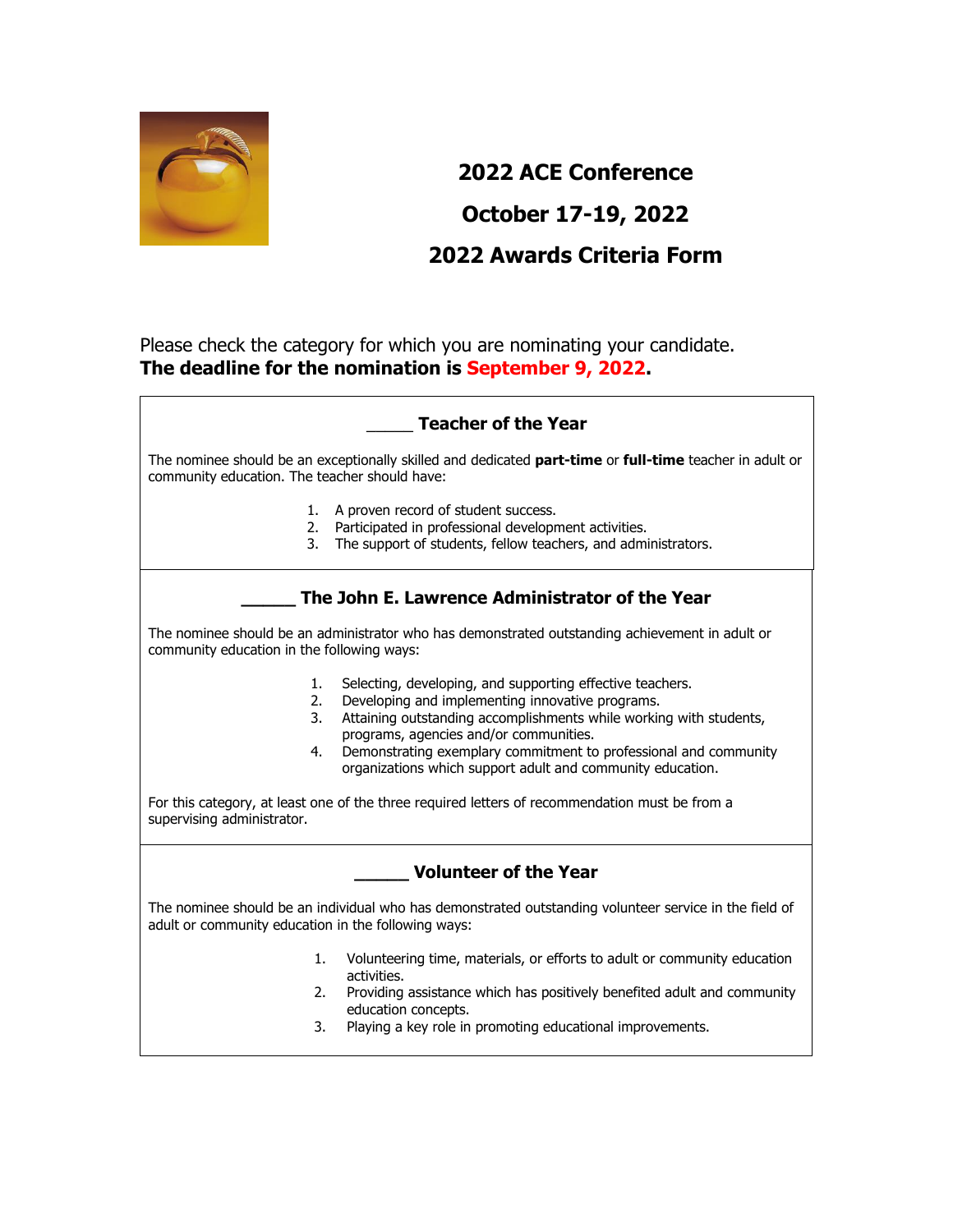### **\_\_\_\_\_ Business Supporter of the Year**

The nominee should be a business, industry, or organization which has provided exceptional support for adult and community education through one or more of the following ways:

- 1. Facilitating interagency cooperation and collaboration.
- 2. Providing financial commitment.
- 3. Demonstration public relations efforts.
- 4. Establishing a distinguished record of meeting community needs.

#### **\_\_\_\_\_ Media Promotion of the Year**

The nominee should be a media enterprise which has demonstrated outstanding support of adult and community education in the following way:

 Publishing/broadcasting ongoing information regarding adult and community concepts, community education activities and related services.

#### \_\_\_\_\_ **Instructional Support Staff of the Year**

**2013 ACE Conference** (Guidance Counselors, Resource Teachers, Career Specialists, etc.)

The nominee should be an individual that provides exceptional instructional support for adult and community education through the following ways:

- 1. Exhibit positive regard for the roles and responsibilities of all staff members.
- 2. Foster collaborative relationships with colleagues, students and the community to promote student achievement.
- 3. Play a key role in supporting the instructional process.

#### **\_\_\_\_\_ Non-Instructional Support Staff of the Year**

(Secretaries, Administrative Assistants, Aides, etc.)

The nominee should be an individual that provides exceptional non-instructional support for adult and community education through the following ways:

- 1. Demonstrate excellent customer service skills.
- 2. Demonstrate highly effective computer and information support.
- 3. Establish and maintain high regard and rapport with students, teachers and staff to support the educational process.

#### **Nomination Requirements:**

- 1. Email to [dave@aceofflorida.org](mailto:dave@aceofflorida.org) the Category Form, Nomination Form and no more than two pages of data about the person and his/her accomplishments. Address specifically the stated criteria for the category of the nomination. Nominations are rated according to the stated criteria for each category.
- 2. Also required are **three** letters of endorsement.
- 3. **Email one or two colored pictures** in a jpeg format of your nominee to [dave@aceofflorida.org.](mailto:dave@aceofflorida.org)

**Please email** your nomination(s) to: dave@aceofflorida.org **Deadline to submit is September 9, 2022.**